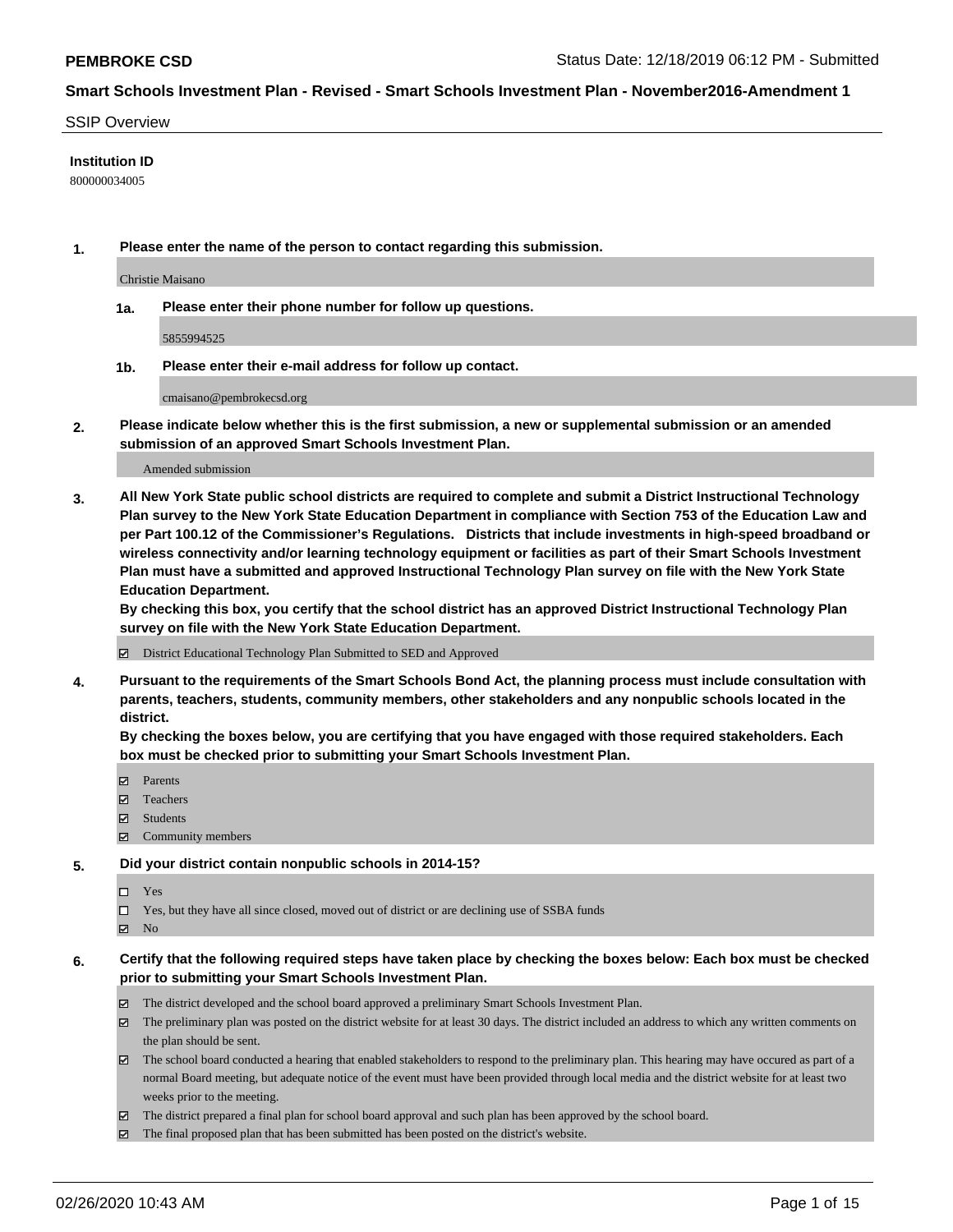SSIP Overview

**6a. Please upload the proposed Smart Schools Investment Plan (SSIP) that was posted on the district's website, along with any supporting materials. Note that this should be different than your recently submitted Educational Technology Survey. The Final SSIP, as approved by the School Board, should also be posted on the website and remain there during the course of the projects contained therein.**

Smart Schools approved plan.pdf

**6b. Enter the webpage address where the final Smart Schools Investment Plan is posted. The Plan should remain posted for the life of the included projects.**

http://pembrokecsd.org/departments/technology/smart\_schools\_investment\_plan

**7. Please enter an estimate of the total number of students and staff that will benefit from this Smart Schools Investment Plan based on the cumulative projects submitted to date.**

1,985

**8. An LEA/School District may partner with one or more other LEA/School Districts to form a consortium to pool Smart Schools Bond Act funds for a project that meets all other Smart School Bond Act requirements. Each school district participating in the consortium will need to file an approved Smart Schools Investment Plan for the project and submit a signed Memorandum of Understanding that sets forth the details of the consortium including the roles of each respective district.**

 $\Box$  The district plans to participate in a consortium to partner with other school district(s) to implement a Smart Schools project.

#### **9. Please enter the name and 6-digit SED Code for each LEA/School District participating in the Consortium.**

| Partner LEA/District | <b>ISED BEDS Code</b> |
|----------------------|-----------------------|
| (No Response)        | (No Response)         |

#### **10. Please upload a signed Memorandum of Understanding with all of the participating Consortium partners.**

(No Response)

**11. Your district's Smart Schools Bond Act Allocation is:**

\$1,102,055

#### **12. Final 2014-15 BEDS Enrollment to calculate Nonpublic Sharing Requirement**

|            | Public Enrollment | Nonpublic Enrollment | Total Enrollment | I Nonpublic Percentage |
|------------|-------------------|----------------------|------------------|------------------------|
| Enrollment | 920               |                      | 920.00           | 0.00                   |

**13. This table compares each category budget total, as entered in that category's page, to the total expenditures listed in the category's expenditure table. Any discrepancies between the two must be resolved before submission.**

|                                          | Sub-Allocations | <b>Expenditure Totals</b> | Difference |
|------------------------------------------|-----------------|---------------------------|------------|
| <b>School Connectivity</b>               | $-140,000.00$   | $-140,000.00$             | 0.00       |
| Connectivity Projects for<br>Communities | 0.00            | 0.00                      | 0.00       |
| Classroom Technology                     | 279,890.00      | 279,890.00                | 0.00       |
| Pre-Kindergarten Classrooms              | 0.00            | 0.00                      | 0.00       |
| Replace Transportable<br>Classrooms      | 0.00            | 0.00                      | 0.00       |
| <b>High-Tech Security Features</b>       | $-99,500.00$    | $-99,500.00$              | 0.00       |
| Nonpublic Loan                           | 0.00            | 0.00                      | 0.00       |
| Totals:                                  |                 |                           |            |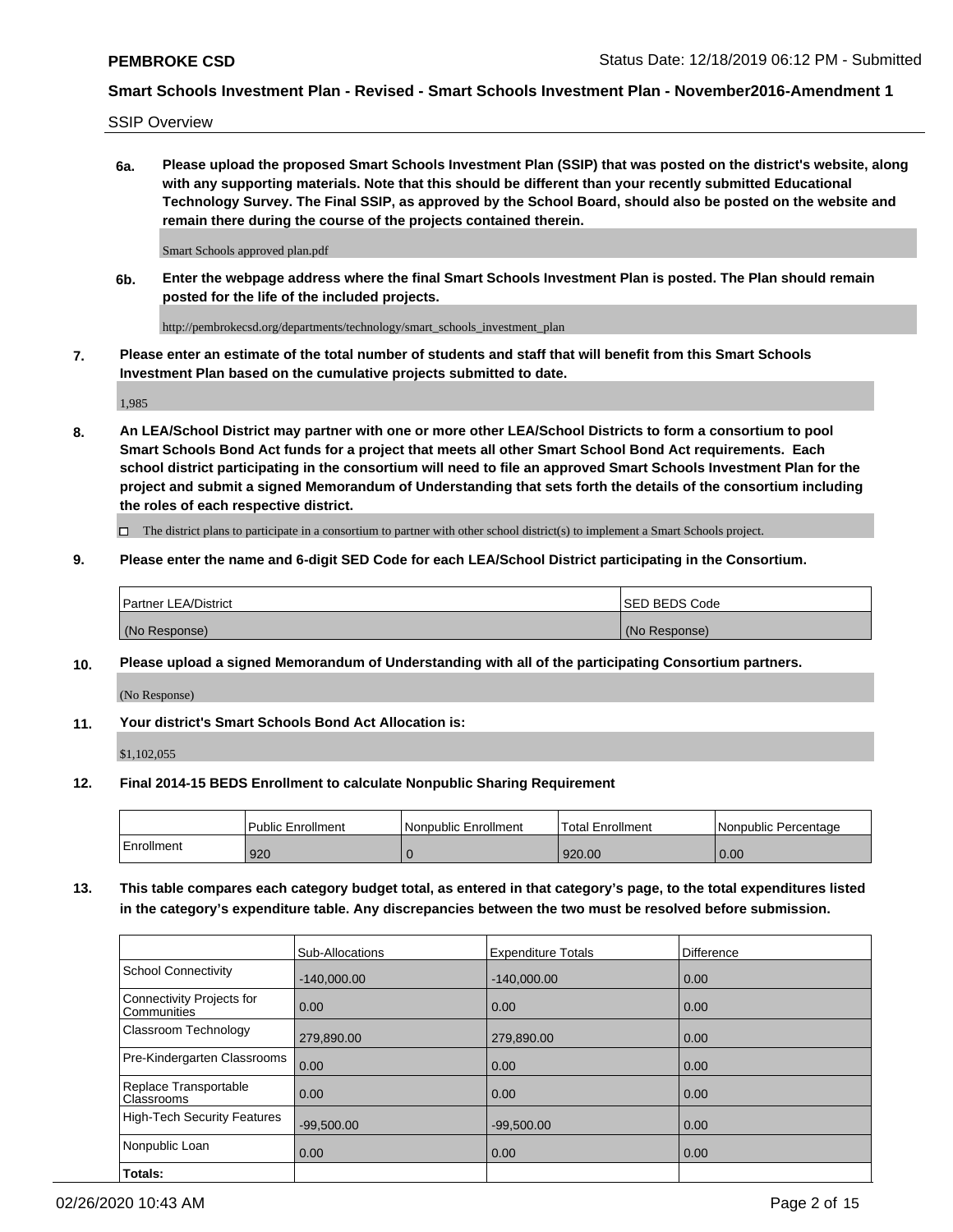SSIP Overview

| 40,390          | 40,390             | 0                 |
|-----------------|--------------------|-------------------|
| Sub-Allocations | Expenditure Totals | <b>Difference</b> |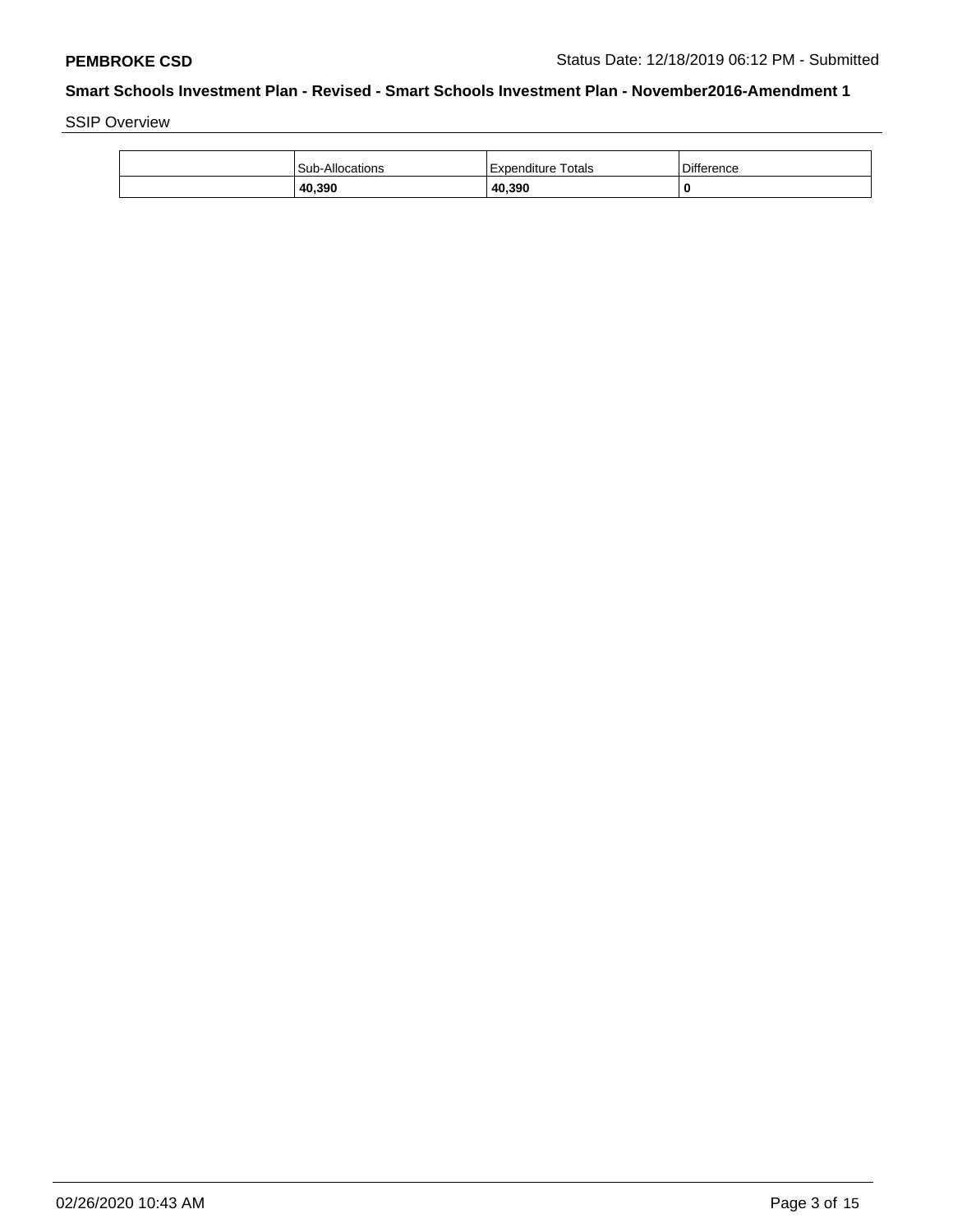School Connectivity

- **1. In order for students and faculty to receive the maximum benefit from the technology made available under the Smart Schools Bond Act, their school buildings must possess sufficient connectivity infrastructure to ensure that devices can be used during the school day. Smart Schools Investment Plans must demonstrate that:**
	- **• sufficient infrastructure that meets the Federal Communications Commission's 100 Mbps per 1,000 students standard currently exists in the buildings where new devices will be deployed, or**
	- **• is a planned use of a portion of Smart Schools Bond Act funds, or**
	- **• is under development through another funding source.**

**Smart Schools Bond Act funds used for technology infrastructure or classroom technology investments must increase the number of school buildings that meet or exceed the minimum speed standard of 100 Mbps per 1,000 students and staff within 12 months. This standard may be met on either a contracted 24/7 firm service or a "burstable" capability. If the standard is met under the burstable criteria, it must be:**

**1. Specifically codified in a service contract with a provider, and**

**2. Guaranteed to be available to all students and devices as needed, particularly during periods of high demand, such as computer-based testing (CBT) periods.**

**Please describe how your district already meets or is planning to meet this standard within 12 months of plan submission.**

(No Response)

**1a. If a district believes that it will be impossible to meet this standard within 12 months, it may apply for a waiver of this requirement, as described on the Smart Schools website. The waiver must be filed and approved by SED prior to submitting this survey.**

 $\Box$  By checking this box, you are certifying that the school district has an approved waiver of this requirement on file with the New York State Education Department.

**2. Connectivity Speed Calculator (Required). If the district currently meets the required speed, enter "Currently Met" in the last box: Expected Date When Required Speed Will be Met.**

|                  | l Number of     | Required Speed | Current Speed in | <b>Expected Speed</b> | <b>Expected Date</b>                |
|------------------|-----------------|----------------|------------------|-----------------------|-------------------------------------|
|                  | <b>Students</b> | l in Mbps      | <b>Mbps</b>      | to be Attained        | When Required                       |
|                  |                 |                |                  |                       | Within 12 Months ISpeed Will be Met |
| Calculated Speed | (No Response)   | 0.00           | (No Response)    | (No Response)         | (No Response)                       |

#### **3. Describe how you intend to use Smart Schools Bond Act funds for high-speed broadband and/or wireless connectivity projects in school buildings.**

Reason for the amendment:

We removed this project from our plan because we no longer plan to upgrade our existing backup generator.

**4. Describe the linkage between the district's District Instructional Technology Plan and how the proposed projects will improve teaching and learning. (There should be a link between your response to this question and your responses to Question 1 in Section IV - NYSED Initiatives Alignment: "Explain how the district use of instructional technology will serve as a part of a comprehensive and sustained effort to support rigorous academic standards attainment and performance improvement for students."** 

**Your answer should also align with your answers to the questions in Section II - Strategic Technology Planning and the associated Action Steps in Section III - Action Plan.)**

(No Response)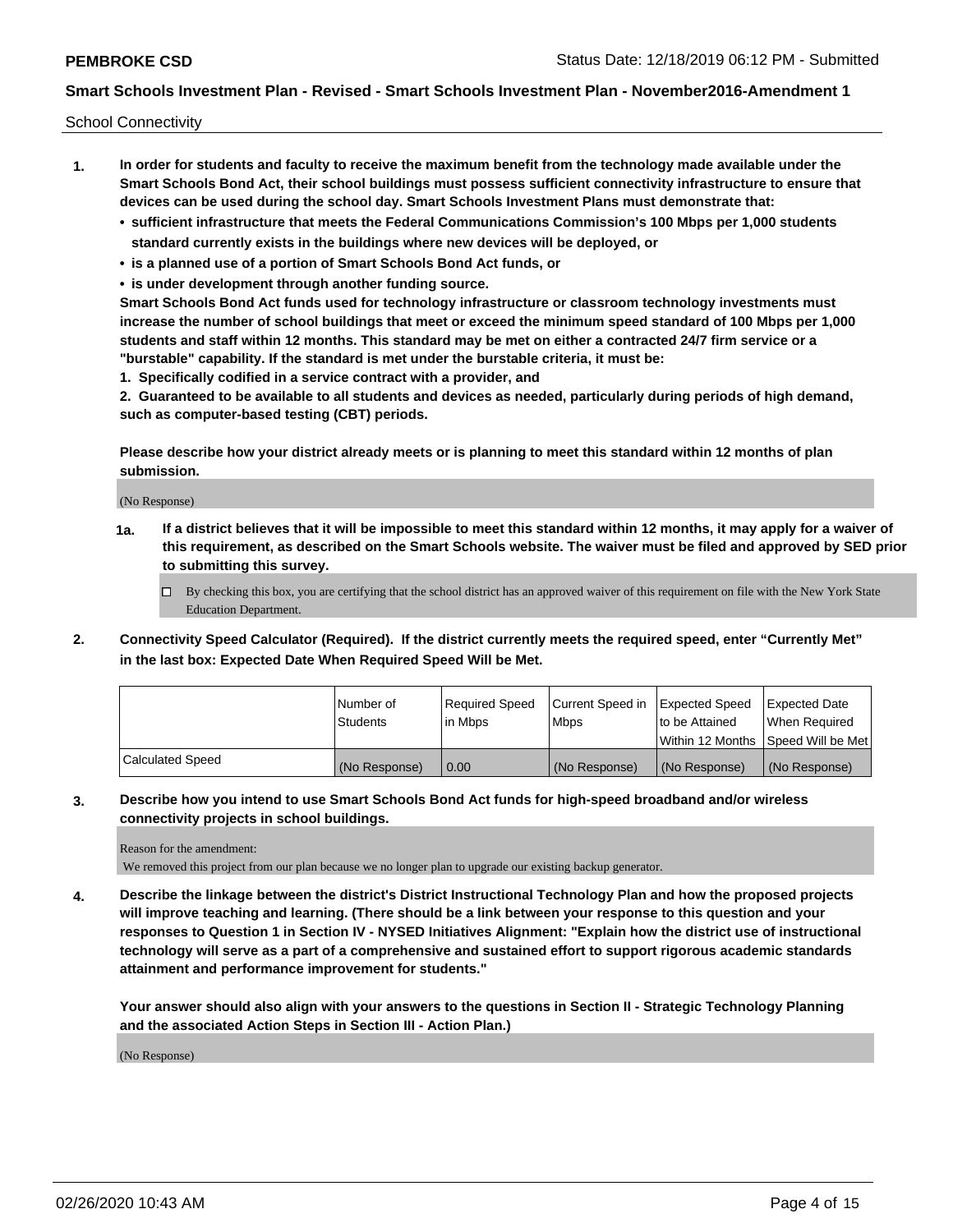School Connectivity

**5. If the district wishes to have students and staff access the Internet from wireless devices within the school building, or in close proximity to it, it must first ensure that it has a robust Wi-Fi network in place that has sufficient bandwidth to meet user demand.**

**Please describe how you have quantified this demand and how you plan to meet this demand.**

(No Response)

**6. Smart Schools plans with any expenditures in the School Connectivity category require a project number from the Office of Facilities Planning. Districts must submit an SSBA LOI and receive project numbers prior to submitting the SSIP. As indicated on the LOI, some projects may be eligible for a streamlined review and will not require a building permit.**

**Please indicate on a separate row each project number given to you by the Office of Facilities Planning.**

| Project Number        |
|-----------------------|
| 18-13-02-04-7-999-001 |
| 18-13-02-04-7-999-SB1 |

**7. Certain high-tech security and connectivity infrastructure projects may be eligible for an expedited review process as determined by the Office of Facilities Planning.**

**Was your project deemed eligible for streamlined review?**

Yes

**7a. Districts that choose the Streamlined Review Process will be required to certify that they have reviewed all installations with their licensed architect or engineer of record and provide that person's name and license number. The licensed professional must review the products and proposed method of installation prior to implementation and review the work during and after completion in order to affirm that the work was codecompliant, if requested.**

I certify that I have reviewed all installations with a licensed architect or engineer of record.

**8. Include the name and license number of the architect or engineer of record.**

| Name                 | License Number |
|----------------------|----------------|
| <b>Michael Short</b> | .22747<br>34 L |

**9. Public Expenditures – Loanable (Counts toward the nonpublic loan calculation)**

| Select the allowable expenditure type.<br>Repeat to add another item under each type. | <b>PUBLIC</b> Items to be<br>l Purchased | Quantity    | Cost Per Item | <b>Total Cost</b> |
|---------------------------------------------------------------------------------------|------------------------------------------|-------------|---------------|-------------------|
| (No Response)                                                                         | (No Response)                            | (No         | (No           | $\overline{0.00}$ |
|                                                                                       |                                          | l Response) | Response)     |                   |
|                                                                                       |                                          | O           | 0.00          |                   |

#### **10. Public Expenditures – Non-Loanable (Does not count toward nonpublic loan calculation)**

| Select the allowable expenditure<br>type.<br>Repeat to add another item under<br>each type. | <b>PUBLIC</b> Items to be purchased | Quantity | Cost per Item | <b>Total Cost</b> |
|---------------------------------------------------------------------------------------------|-------------------------------------|----------|---------------|-------------------|
| Network/Access Costs                                                                        | Generator-backup power for network  |          | $-140.000.00$ | $-140.000.00$     |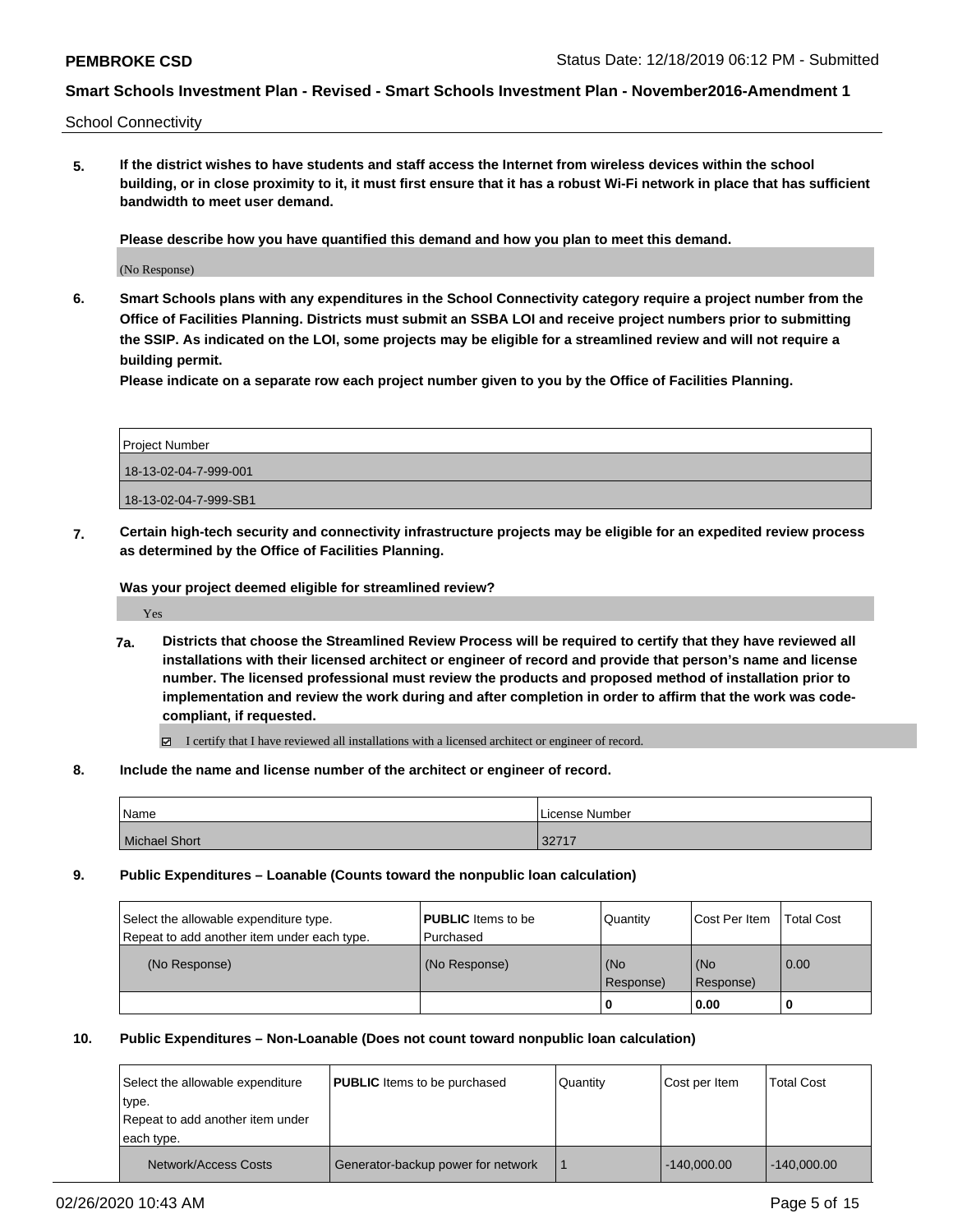School Connectivity

| Select the allowable expenditure<br>type.<br>Repeat to add another item under | <b>PUBLIC</b> Items to be purchased | Quantity | Cost per Item | <b>Total Cost</b> |
|-------------------------------------------------------------------------------|-------------------------------------|----------|---------------|-------------------|
| each type.                                                                    |                                     |          |               |                   |
|                                                                               | equipment including installation    |          |               |                   |
|                                                                               |                                     |          | $-140,000.00$ | $-140,000$        |

#### **11. Final 2014-15 BEDS Enrollment to calculate Nonpublic Sharing Requirement (no changes allowed.)**

|            | <b>Public Enrollment</b> | 'Nonpublic Enrollment | Total Enrollment | I Nonpublic Percentage |
|------------|--------------------------|-----------------------|------------------|------------------------|
| Enrollment | 920                      |                       | 920.00           | 0.00                   |

## **12. Total Public Budget - Loanable (Counts toward the nonpublic loan calculation)**

|                                                 | Public Allocations | <b>Estimated Nonpublic Loan</b><br>Amount | <b>Estimated Total Sub-Allocations</b> |
|-------------------------------------------------|--------------------|-------------------------------------------|----------------------------------------|
| Network/Access Costs                            | (No Response)      | 0.00                                      | 0.00                                   |
| School Internal Connections and  <br>Components | (No Response)      | 0.00                                      | 0.00                                   |
| <b>Other</b>                                    | (No Response)      | 0.00                                      | 0.00                                   |
| Totals:                                         | 0.00               | 0                                         |                                        |

# **13. Total Public Budget – Non-Loanable (Does not count toward the nonpublic loan calculation)**

|                                            | Sub-          |
|--------------------------------------------|---------------|
|                                            | Allocation    |
| Network/Access Costs                       | $-140,000.00$ |
| <b>Outside Plant Costs</b>                 | (No Response) |
| School Internal Connections and Components | (No Response) |
| Professional Services                      | (No Response) |
| Testing                                    | (No Response) |
| <b>Other Upfront Costs</b>                 | (No Response) |
| <b>Other Costs</b>                         | (No Response) |
| Totals:                                    | $-140,000.00$ |

### **14. School Connectivity Totals**

|                          | <b>Total Sub-Allocations</b> |
|--------------------------|------------------------------|
| Total Loanable Items     | 0.00                         |
| Total Non-Ioanable Items | $-140,000.00$                |
| Totals:                  | $-140,000$                   |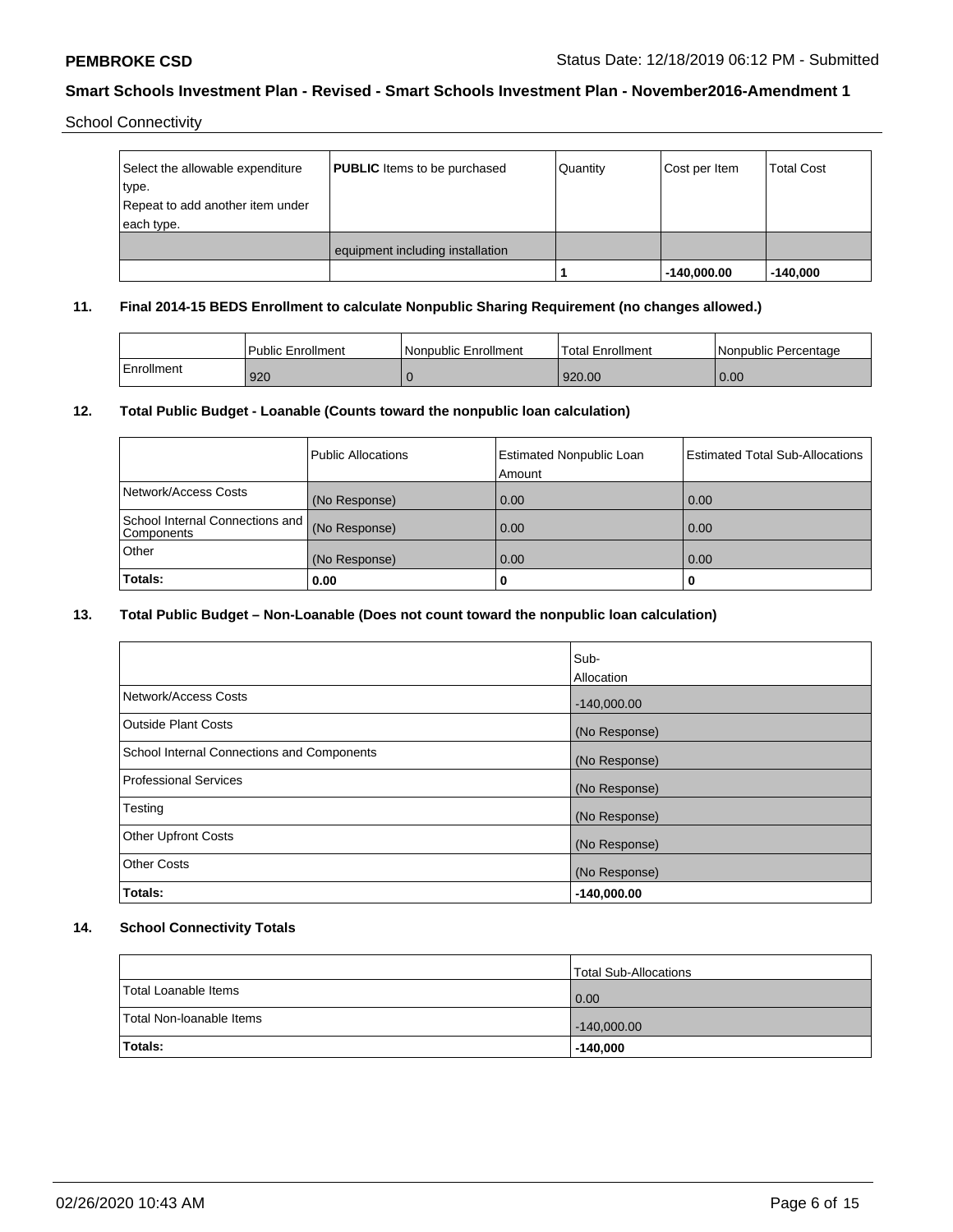Community Connectivity (Broadband and Wireless)

**1. Describe how you intend to use Smart Schools Bond Act funds for high-speed broadband and/or wireless connectivity projects in the community.**

(No Response)

**2. Please describe how the proposed project(s) will promote student achievement and increase student and/or staff access to the Internet in a manner that enhances student learning and/or instruction outside of the school day and/or school building.**

(No Response)

**3. Community connectivity projects must comply with all the necessary local building codes and regulations (building and related permits are not required prior to plan submission).**

 $\Box$  I certify that we will comply with all the necessary local building codes and regulations.

**4. Please describe the physical location of the proposed investment.**

(No Response)

**5. Please provide the initial list of partners participating in the Community Connectivity Broadband Project, along with their Federal Tax Identification (Employer Identification) number.**

| <b>Project Partners</b> | l Federal ID # |
|-------------------------|----------------|
| (No Response)           | (No Response)  |

**6. Please detail the type, quantity, per unit cost and total cost of the eligible items under each sub-category.**

| Select the allowable expenditure | Item to be purchased | Quantity      | Cost per Item | <b>Total Cost</b> |
|----------------------------------|----------------------|---------------|---------------|-------------------|
| type.                            |                      |               |               |                   |
| Repeat to add another item under |                      |               |               |                   |
| each type.                       |                      |               |               |                   |
| (No Response)                    | (No Response)        | (No Response) | (No Response) | 0.00              |
|                                  |                      | o             | 0.00          |                   |

**7. If you are submitting an allocation for Community Connectivity, complete this table.**

**Note that the calculated Total at the bottom of the table must equal the Total allocation for this category that you entered in the SSIP Overview overall budget.**

|                                    | Sub-Allocation |
|------------------------------------|----------------|
| Network/Access Costs               | (No Response)  |
| Outside Plant Costs                | (No Response)  |
| <b>Tower Costs</b>                 | (No Response)  |
| <b>Customer Premises Equipment</b> | (No Response)  |
| <b>Professional Services</b>       | (No Response)  |
| Testing                            | (No Response)  |
| <b>Other Upfront Costs</b>         | (No Response)  |
| <b>Other Costs</b>                 | (No Response)  |
| Totals:                            | 0.00           |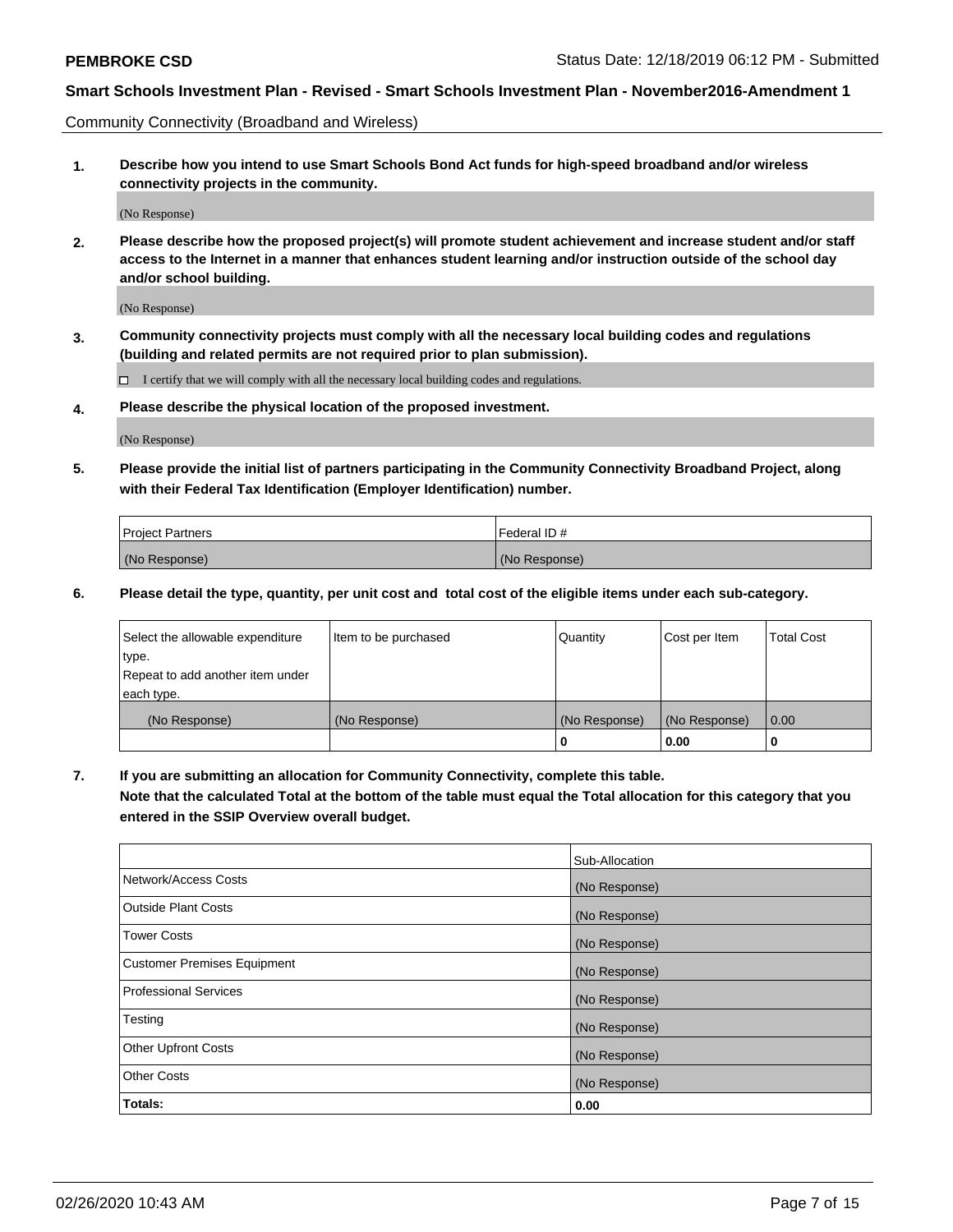#### Classroom Learning Technology

**1. In order for students and faculty to receive the maximum benefit from the technology made available under the Smart Schools Bond Act, their school buildings must possess sufficient connectivity infrastructure to ensure that devices can be used during the school day. Smart Schools Investment Plans must demonstrate that sufficient infrastructure that meets the Federal Communications Commission's 100 Mbps per 1,000 students standard currently exists in the buildings where new devices will be deployed, or is a planned use of a portion of Smart Schools Bond Act funds, or is under development through another funding source. Smart Schools Bond Act funds used for technology infrastructure or classroom technology investments must increase the number of school buildings that meet or exceed the minimum speed standard of 100 Mbps per 1,000 students and staff within 12 months. This standard may be met on either a contracted 24/7 firm service or a "burstable" capability. If the standard is met under the burstable criteria, it must be:**

**1. Specifically codified in a service contract with a provider, and**

**2. Guaranteed to be available to all students and devices as needed, particularly during periods of high demand, such as computer-based testing (CBT) periods.**

**Please describe how your district already meets or is planning to meet this standard within 12 months of plan submission.**

(No Response)

- **1a. If a district believes that it will be impossible to meet this standard within 12 months, it may apply for a waiver of this requirement, as described on the Smart Schools website. The waiver must be filed and approved by SED prior to submitting this survey.**
	- By checking this box, you are certifying that the school district has an approved waiver of this requirement on file with the New York State Education Department.
- **2. Connectivity Speed Calculator (Required). If the district currently meets the required speed, enter "Currently Met" in the last box: Expected Date When Required Speed Will be Met.**

|                         | Number of     | Required Speed | Current Speed in | Expected Speed | <b>Expected Date</b>                 |
|-------------------------|---------------|----------------|------------------|----------------|--------------------------------------|
|                         | Students      | l in Mbps      | <b>Mbps</b>      | to be Attained | When Reauired                        |
|                         |               |                |                  |                | Within 12 Months 1Speed Will be Met1 |
| <b>Calculated Speed</b> | (No Response) | 0.00           | (No Response)    | (No Response)  | (No Response)                        |

**3. If the district wishes to have students and staff access the Internet from wireless devices within the school building, or in close proximity to it, it must first ensure that it has a robust Wi-Fi network in place that has sufficient bandwidth to meet user demand.**

**Please describe how you have quantified this demand and how you plan to meet this demand.**

(No Response)

**4. All New York State public school districts are required to complete and submit an Instructional Technology Plan survey to the New York State Education Department in compliance with Section 753 of the Education Law and per Part 100.12 of the Commissioner's Regulations.**

**Districts that include educational technology purchases as part of their Smart Schools Investment Plan must have a submitted and approved Instructional Technology Plan survey on file with the New York State Education Department.**

By checking this box, you are certifying that the school district has an approved Instructional Technology Plan survey on file with the New York State Education Department.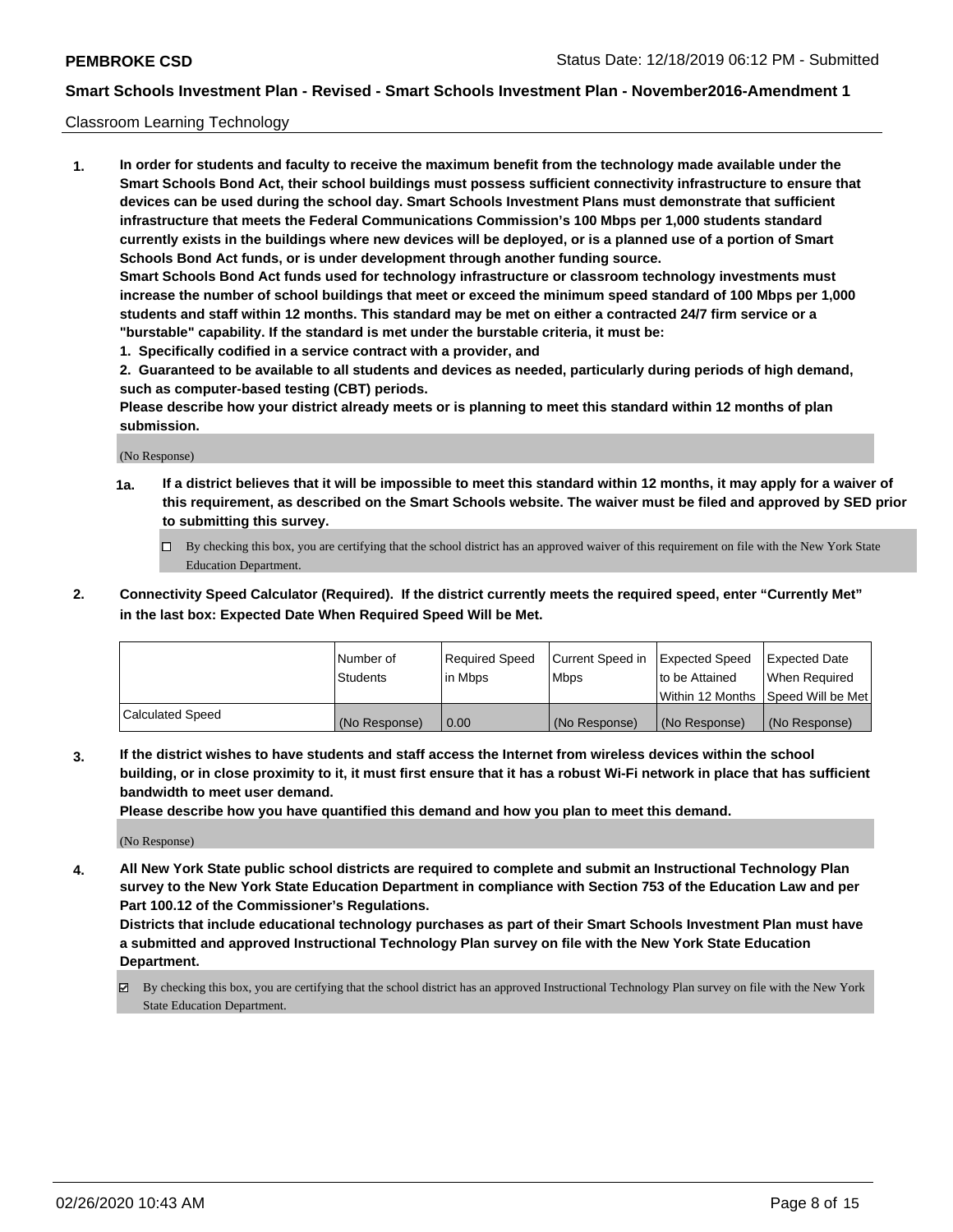Classroom Learning Technology

**5. Describe the devices you intend to purchase and their compatibility with existing or planned platforms or systems. Specifically address the adequacy of each facility's electrical, HVAC and other infrastructure necessary to install and support the operation of the planned technology.**

| Using the Smart Schools Bond Act funds, we plan to purchase the following classroom learning technology devices: |                                                                    |                                                                                                             |  |  |  |
|------------------------------------------------------------------------------------------------------------------|--------------------------------------------------------------------|-------------------------------------------------------------------------------------------------------------|--|--|--|
| Device                                                                                                           | Compatibility                                                      | Intended Building/Grade Level                                                                               |  |  |  |
| <b>Chromebooks</b>                                                                                               | Compatible with Google Admin Console,<br>GADS, GAFE, and Chrome OS | Jr/Sr High School, Intermediate School, and<br><b>Primary School</b>                                        |  |  |  |
| Interactive Flat Panel Displays-1 per classroom                                                                  | Compatible with Apple OS, Windows OS, and<br>Chrome OS             | Replace all Smart Boards and projectors in Jr/Sr<br>High School, Intermediate School, and Primary<br>School |  |  |  |

Reason for the amendment:

 Since our submission in November of 2016, we had removed classroom devices (ipads, chromebooks, laptops) from our plan but since have realized that the funds would be put to better use purchasing chromebooks for our impending 1:1 rollout in grades 3-12.

 We also realized that the interactive displays (Classroom Technology) have evolved to the 86" models at a reasonable price point and believe the additional dimensions on these boards will greatly benefit our students and staff in their instruction.

Using the Smart Schools Bond Act funds, we plan to purchase the following classroom learning technology devices:

 Replace all Smart Boards and projectors in Jr/Sr High School, Intermediate School, and Primary School with Interactive Flat Panel Displays-1 per classroom compatible with Apple OS, Windows OS, and Chrome OS

 The district has ensured that adequate electrical supply is in place to support the increase in devices, through consults with our building maintenance teams, engineers, and architects.

#### **6. Describe how the proposed technology purchases will:**

- **> enhance differentiated instruction;**
- **> expand student learning inside and outside the classroom;**
- **> benefit students with disabilities and English language learners; and**
- **> contribute to the reduction of other learning gaps that have been identified within the district.**

**The expectation is that districts will place a priority on addressing the needs of students who struggle to succeed in a rigorous curriculum. Responses in this section should specifically address this concern and align with the district's Instructional Technology Plan (in particular Question 2 of E. Curriculum and Instruction: "Does the district's instructional technology plan address the needs of students with disabilities to ensure equitable access to instruction, materials and assessments?" and Question 3 of the same section: "Does the district's instructional technology plan address the provision of assistive technology specifically for students with disabilities to ensure access to and participation in the general curriculum?")**

**In addition, describe how the district ensures equitable access to instruction, materials and assessments and participation in the general curriculum for both SWD and English Language Learners/Multilingual Learners (ELL/MLL) students.**

(No Response)

**7. Where appropriate, describe how the proposed technology purchases will enhance ongoing communication with parents and other stakeholders and help the district facilitate technology-based regional partnerships, including distance learning and other efforts.**

(No Response)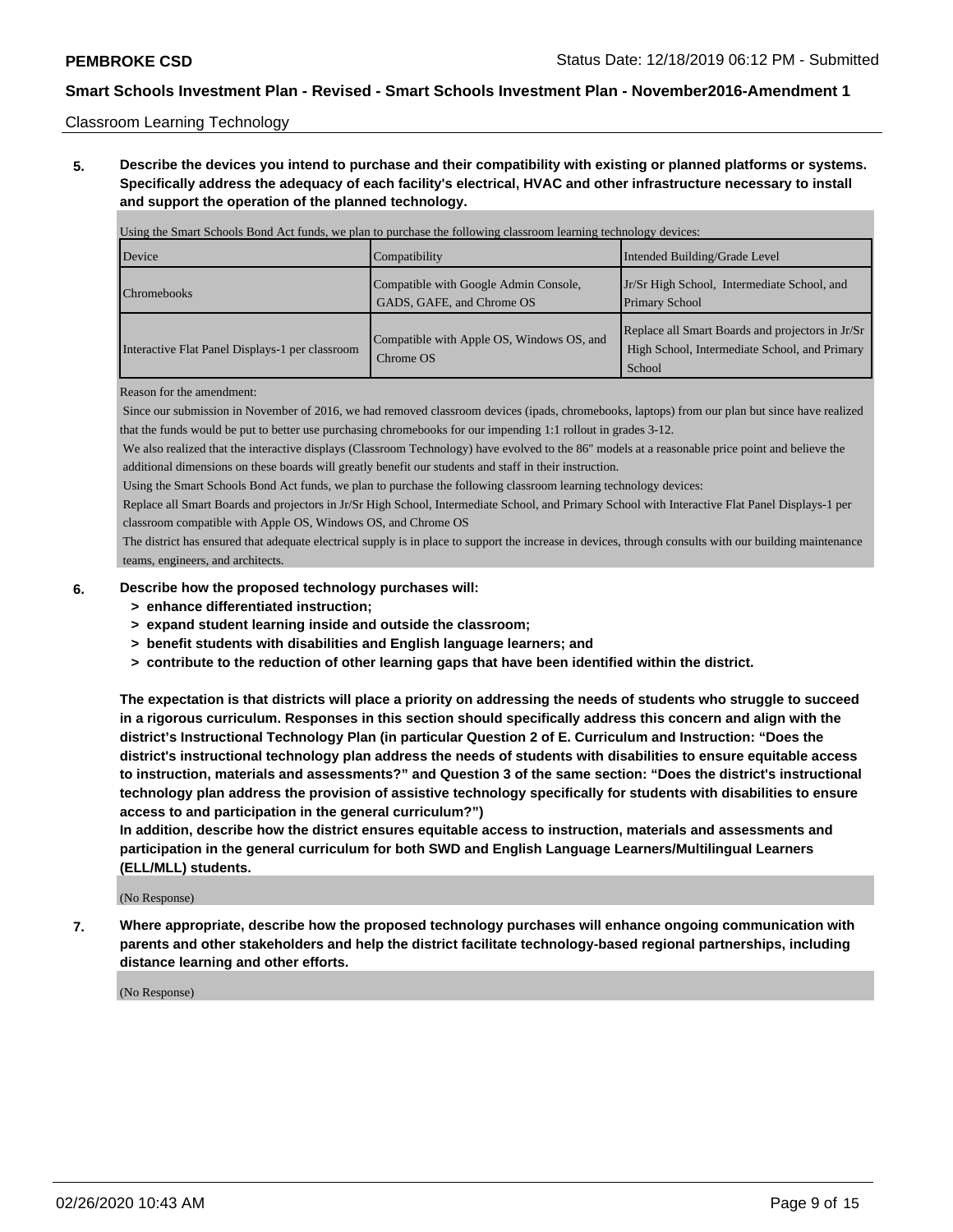Classroom Learning Technology

**8. Describe the district's plan to provide professional development to ensure that administrators, teachers and staff can employ the technology purchased to enhance instruction successfully.**

**Note: This response should be aligned and expanded upon in accordance with your district's response to Question 1 of F. Professional Development of your Instructional Technology Plan: "Please provide a summary of professional development offered to teachers and staff, for the time period covered by this plan, to support technology to enhance teaching and learning. Please include topics, audience and method of delivery within your summary."**

(No Response)

- **9. Districts must contact one of the SUNY/CUNY teacher preparation programs listed on the document on the left side of the page that supplies the largest number of the district's new teachers to request advice on innovative uses and best practices at the intersection of pedagogy and educational technology.**
	- By checking this box, you certify that you have contacted the SUNY/CUNY teacher preparation program that supplies the largest number of your new teachers to request advice on these issues.
	- **9a. Please enter the name of the SUNY or CUNY Institution that you contacted.**

SUNY College at Buffalo

**9b. Enter the primary Institution phone number.**

716-878-4000

**9c. Enter the name of the contact person with whom you consulted and/or will be collaborating with on innovative uses of technology and best practices.**

Wendy A. Paterson, PHD

**10. To ensure the sustainability of technology purchases made with Smart Schools funds, districts must demonstrate a long-term plan to maintain and replace technology purchases supported by Smart Schools Bond Act funds. This sustainability plan shall demonstrate a district's capacity to support recurring costs of use that are ineligible for Smart Schools Bond Act funding such as device maintenance, technical support, Internet and wireless fees, maintenance of hotspots, staff professional development, building maintenance and the replacement of incidental items. Further, such a sustainability plan shall include a long-term plan for the replacement of purchased devices and equipment at the end of their useful life with other funding sources.**

 $\boxtimes$  By checking this box, you certify that the district has a sustainability plan as described above.

**11. Districts must ensure that devices purchased with Smart Schools Bond funds will be distributed, prepared for use, maintained and supported appropriately. Districts must maintain detailed device inventories in accordance with generally accepted accounting principles.**

By checking this box, you certify that the district has a distribution and inventory management plan and system in place.

**12. Please detail the type, quantity, per unit cost and total cost of the eligible items under each sub-category.**

| Select the allowable expenditure | Item to be Purchased        | Quantity | Cost per Item | <b>Total Cost</b> |
|----------------------------------|-----------------------------|----------|---------------|-------------------|
| type.                            |                             |          |               |                   |
| Repeat to add another item under |                             |          |               |                   |
| each type.                       |                             |          |               |                   |
| <b>Laptop Computers</b>          | Chromebooks                 | 600      | 400.00        | 240,000.00        |
| Interactive Whiteboards          | 86 inch Promethean Displays | 5        | 7.978.00      | 39,890.00         |
|                                  |                             | 605      | 8,378.00      | 279,890           |

**13. Final 2014-15 BEDS Enrollment to calculate Nonpublic Sharing Requirement (no changes allowed.)**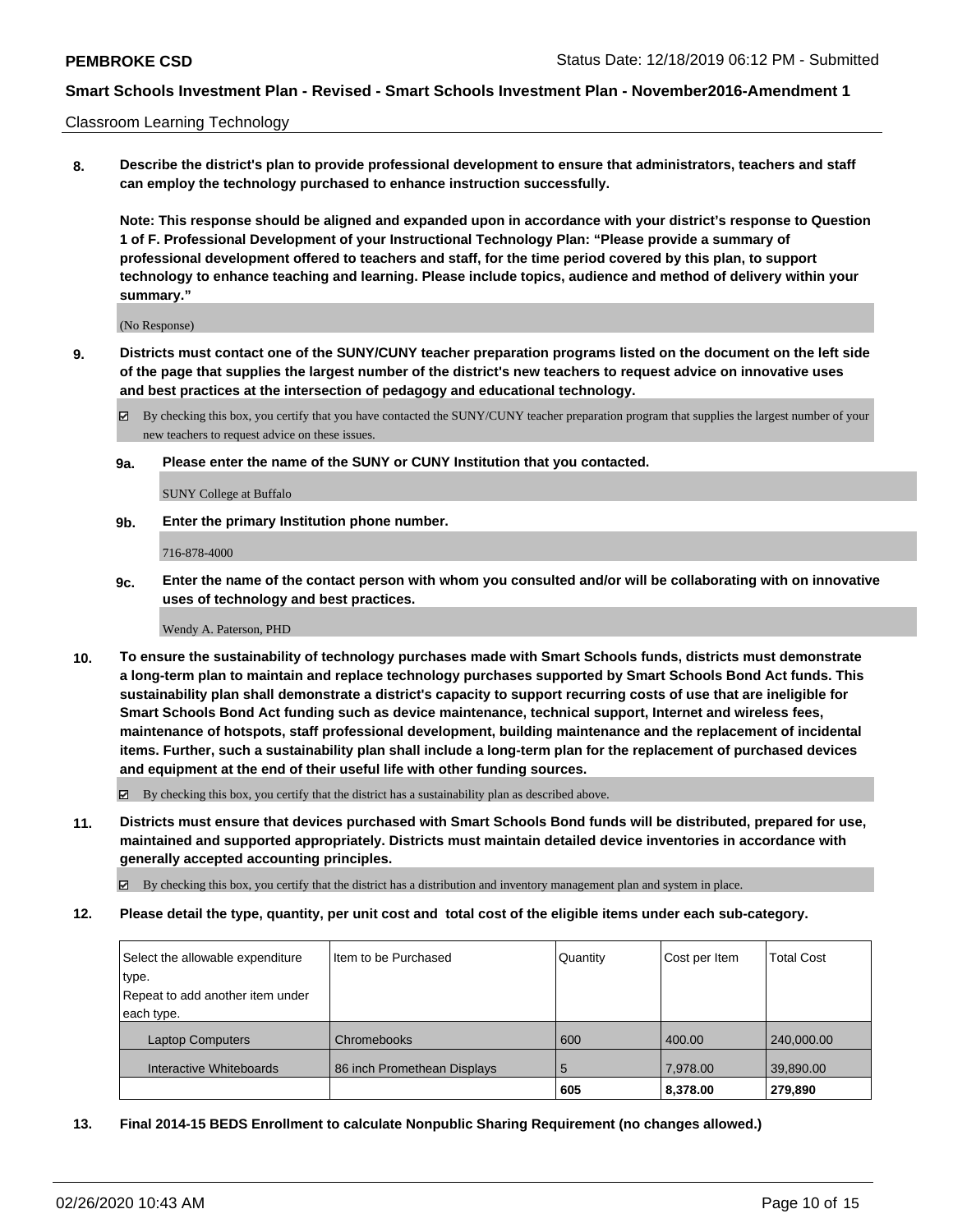Classroom Learning Technology

|            | Public Enrollment | Nonpublic Enrollment | <b>Total Enrollment</b> | Nonpublic<br>l Percentage |
|------------|-------------------|----------------------|-------------------------|---------------------------|
| Enrollment | 920               |                      | 920.00                  | 0.00                      |

## **14. If you are submitting an allocation for Classroom Learning Technology complete this table.**

|                          | Public School Sub-Allocation | <b>Estimated Nonpublic Loan</b><br>Amount<br>(Based on Percentage Above) | Estimated Total Public and<br>Nonpublic Sub-Allocation |
|--------------------------|------------------------------|--------------------------------------------------------------------------|--------------------------------------------------------|
| Interactive Whiteboards  | 39,890.00                    | 0.00                                                                     | 39,890.00                                              |
| <b>Computer Servers</b>  | (No Response)                | 0.00                                                                     | 0.00                                                   |
| <b>Desktop Computers</b> | (No Response)                | 0.00                                                                     | 0.00                                                   |
| <b>Laptop Computers</b>  | 240,000.00                   | 0.00                                                                     | 240,000.00                                             |
| <b>Tablet Computers</b>  | (No Response)                | 0.00                                                                     | 0.00                                                   |
| <b>Other Costs</b>       | (No Response)                | 0.00                                                                     | 0.00                                                   |
| Totals:                  | 279,890.00                   | 0                                                                        | 279,890                                                |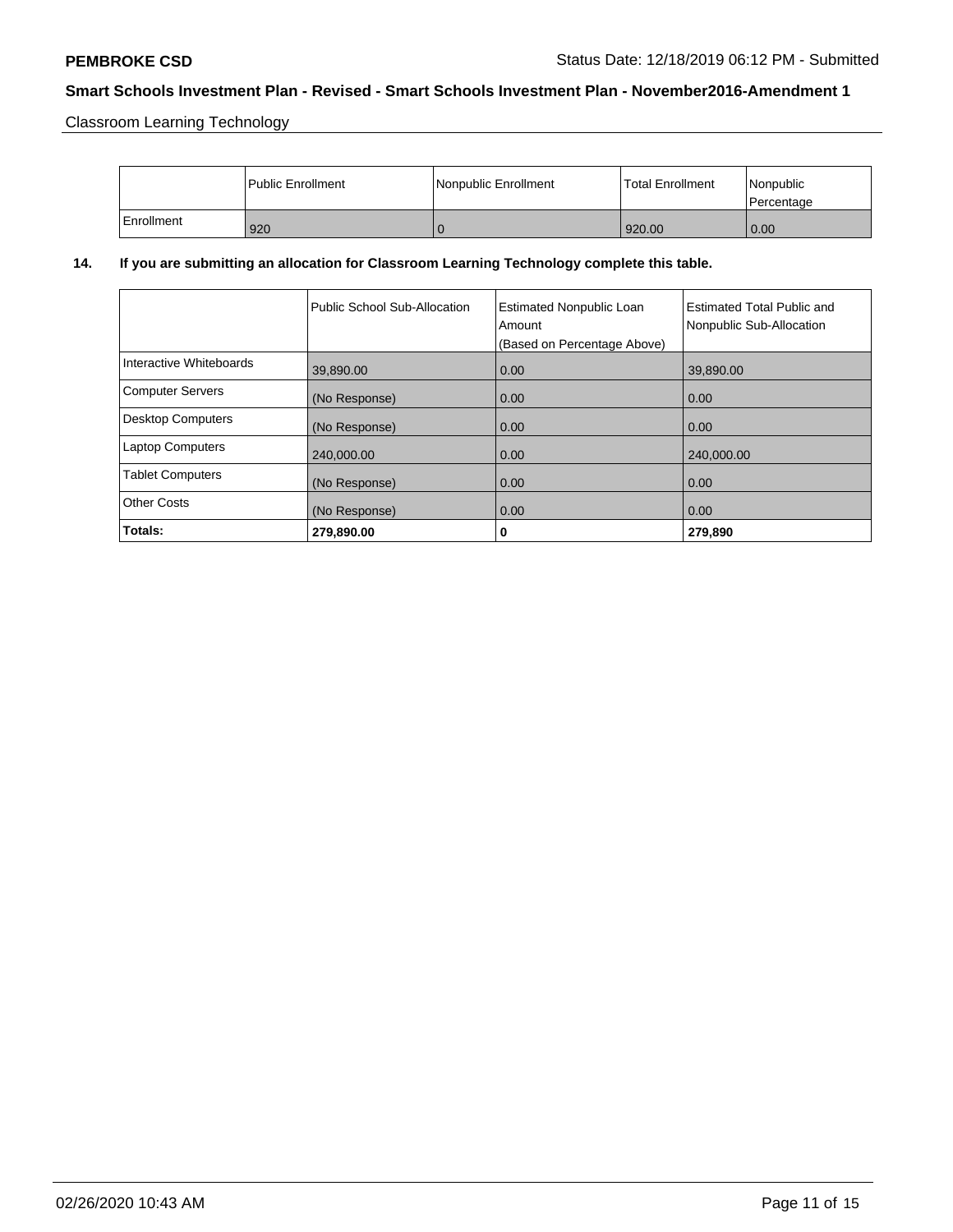#### Pre-Kindergarten Classrooms

**1. Provide information regarding how and where the district is currently serving pre-kindergarten students and justify the need for additional space with enrollment projections over 3 years.**

(No Response)

- **2. Describe the district's plan to construct, enhance or modernize education facilities to accommodate prekindergarten programs. Such plans must include:**
	- **Specific descriptions of what the district intends to do to each space;**
	- **An affirmation that new pre-kindergarten classrooms will contain a minimum of 900 square feet per classroom;**
	- **The number of classrooms involved;**
	- **The approximate construction costs per classroom; and**
	- **Confirmation that the space is district-owned or has a long-term lease that exceeds the probable useful life of the improvements.**

(No Response)

**3. Smart Schools Bond Act funds may only be used for capital construction costs. Describe the type and amount of additional funds that will be required to support ineligible ongoing costs (e.g. instruction, supplies) associated with any additional pre-kindergarten classrooms that the district plans to add.**

(No Response)

**4. All plans and specifications for the erection, repair, enlargement or remodeling of school buildings in any public school district in the State must be reviewed and approved by the Commissioner. Districts that plan capital projects using their Smart Schools Bond Act funds will undergo a Preliminary Review Process by the Office of Facilities Planning.**

**Please indicate on a separate row each project number given to you by the Office of Facilities Planning.**

| Project Number |  |
|----------------|--|
| (No Response)  |  |
|                |  |

**5. Please detail the type, quantity, per unit cost and total cost of the eligible items under each sub-category.**

| Select the allowable expenditure | Item to be purchased | Quantity      | Cost per Item | <b>Total Cost</b> |
|----------------------------------|----------------------|---------------|---------------|-------------------|
| type.                            |                      |               |               |                   |
| Repeat to add another item under |                      |               |               |                   |
| each type.                       |                      |               |               |                   |
| (No Response)                    | (No Response)        | (No Response) | (No Response) | 0.00              |
|                                  |                      | υ             | 0.00          |                   |

**6. If you have made an allocation for Pre-Kindergarten Classrooms, complete this table. Note that the calculated Total at the bottom of the table must equal the Total allocation for this category that you entered in the SSIP Overview overall budget.**

|                                          | Sub-Allocation |
|------------------------------------------|----------------|
| Construct Pre-K Classrooms               | (No Response)  |
| Enhance/Modernize Educational Facilities | (No Response)  |
| <b>Other Costs</b>                       | (No Response)  |
| Totals:                                  | 0.00           |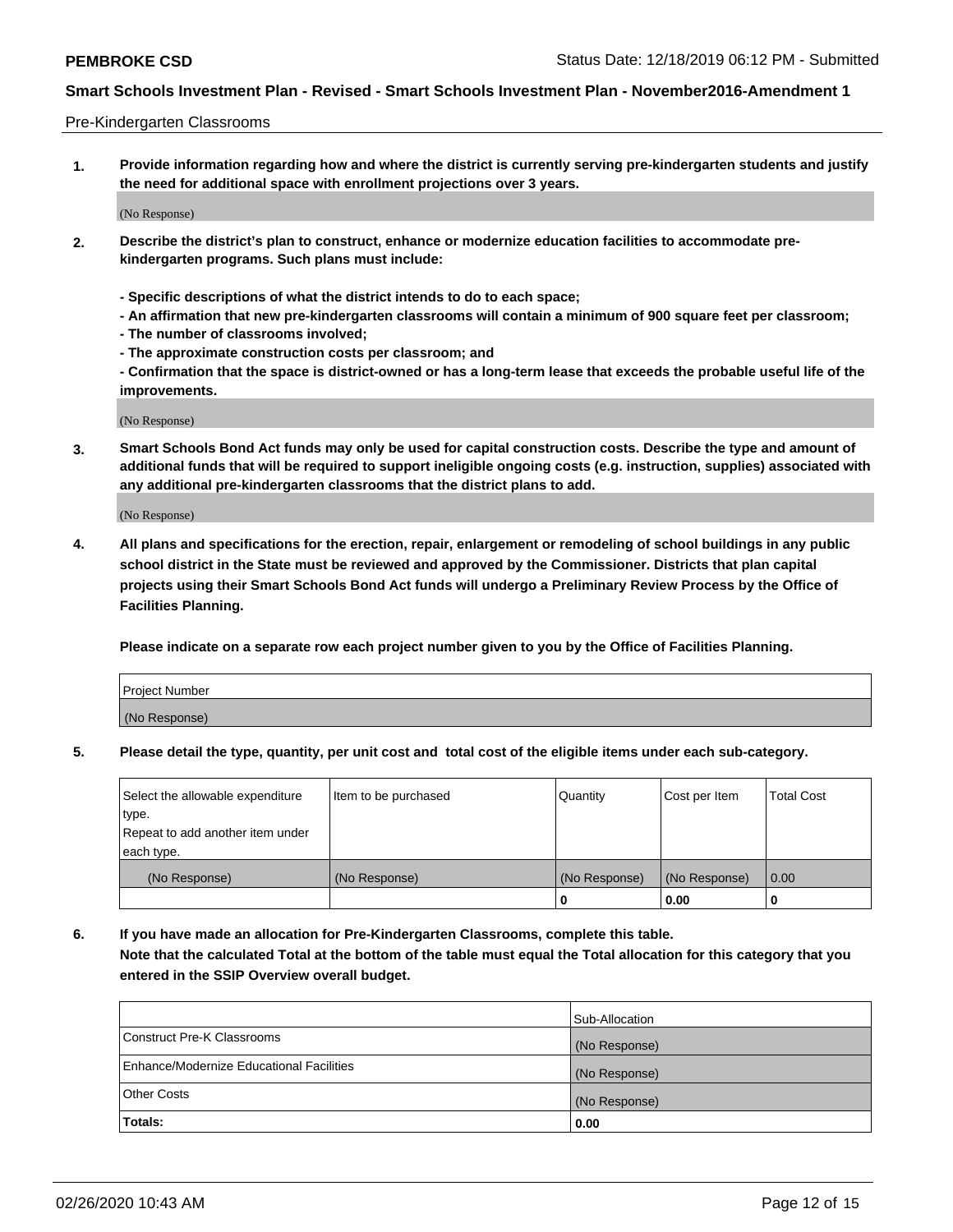Replace Transportable Classrooms

**1. Describe the district's plan to construct, enhance or modernize education facilities to provide high-quality instructional space by replacing transportable classrooms.**

(No Response)

**2. All plans and specifications for the erection, repair, enlargement or remodeling of school buildings in any public school district in the State must be reviewed and approved by the Commissioner. Districts that plan capital projects using their Smart Schools Bond Act funds will undergo a Preliminary Review Process by the Office of Facilities Planning.**

**Please indicate on a separate row each project number given to you by the Office of Facilities Planning.**

| Project Number |  |
|----------------|--|
|                |  |
|                |  |
|                |  |
| (No Response)  |  |
|                |  |
|                |  |

**3. For large projects that seek to blend Smart Schools Bond Act dollars with other funds, please note that Smart Schools Bond Act funds can be allocated on a pro rata basis depending on the number of new classrooms built that directly replace transportable classroom units.**

**If a district seeks to blend Smart Schools Bond Act dollars with other funds describe below what other funds are being used and what portion of the money will be Smart Schools Bond Act funds.**

(No Response)

**4. Please detail the type, quantity, per unit cost and total cost of the eligible items under each sub-category.**

| Select the allowable expenditure | Item to be purchased | Quantity      | Cost per Item | Total Cost |
|----------------------------------|----------------------|---------------|---------------|------------|
| ∣type.                           |                      |               |               |            |
| Repeat to add another item under |                      |               |               |            |
| each type.                       |                      |               |               |            |
| (No Response)                    | (No Response)        | (No Response) | (No Response) | 0.00       |
|                                  |                      | u             | 0.00          |            |

**5. If you have made an allocation for Replace Transportable Classrooms, complete this table. Note that the calculated Total at the bottom of the table must equal the Total allocation for this category that you entered in the SSIP Overview overall budget.**

|                                                | Sub-Allocation |
|------------------------------------------------|----------------|
| Construct New Instructional Space              | (No Response)  |
| Enhance/Modernize Existing Instructional Space | (No Response)  |
| <b>Other Costs</b>                             | (No Response)  |
| Totals:                                        | 0.00           |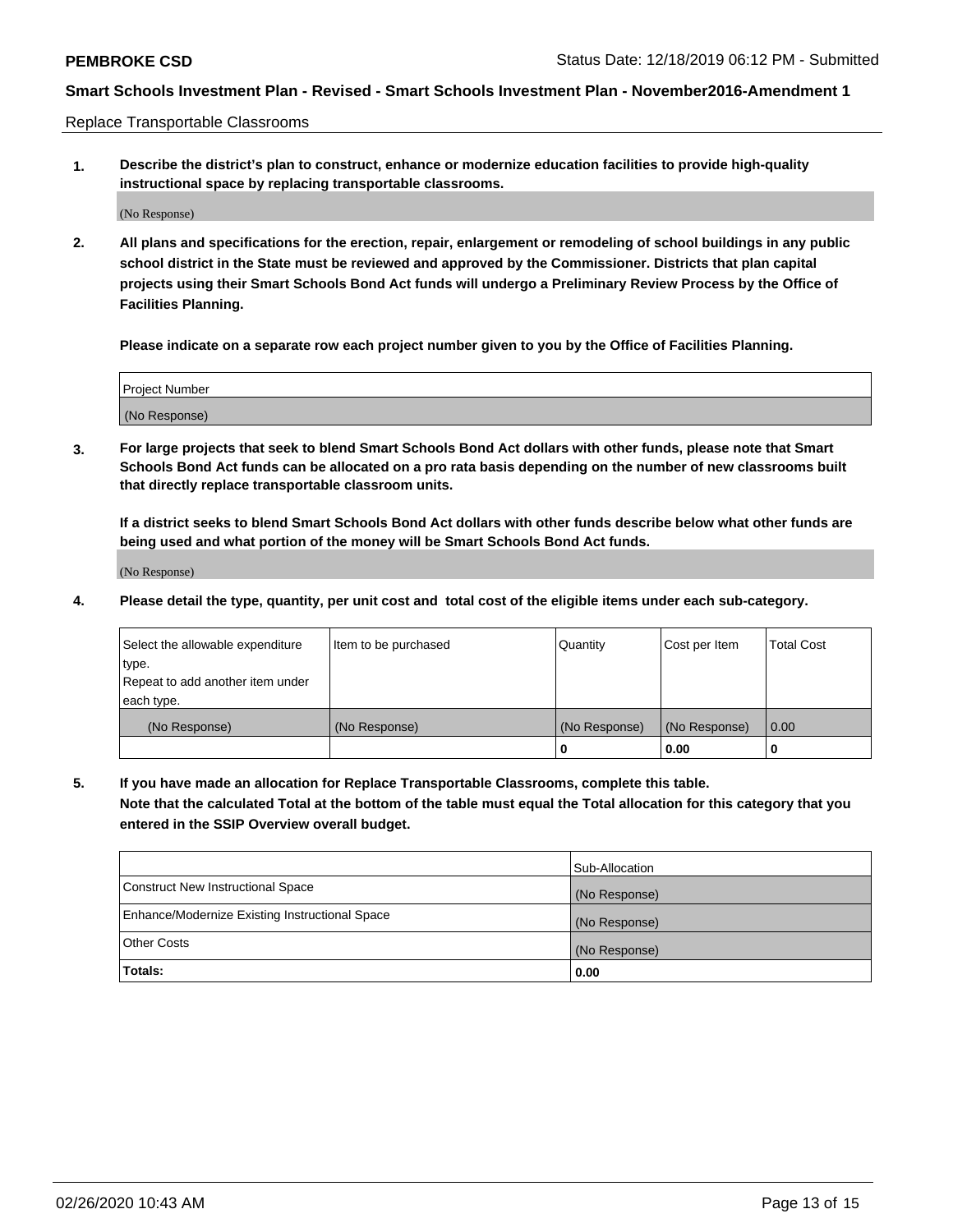#### High-Tech Security Features

**1. Describe how you intend to use Smart Schools Bond Act funds to install high-tech security features in school buildings and on school campuses.**

Reason for the Amendment: For our Primary School office Door Hardening, we have decided not to move forward with this project.

**2. All plans and specifications for the erection, repair, enlargement or remodeling of school buildings in any public school district in the State must be reviewed and approved by the Commissioner. Smart Schools plans with any expenditures in the High-Tech Security category require a project number from the Office of Facilities Planning. Districts must submit an SSBA LOI and receive project numbers prior to submitting the SSIP. As indicated on the LOI, some projects may be eligible for a streamlined review and will not require a building permit. Please indicate on a separate row each project number given to you by the Office of Facilities Planning.**

| Project Number        |  |
|-----------------------|--|
| 18-13-02-04-7-999-SB1 |  |
| 18-13-02-04-7-999-001 |  |
|                       |  |

- **3. Was your project deemed eligible for streamlined Review?**
	- Yes
	- $\square$  No
	- **3a. Districts with streamlined projects must certify that they have reviewed all installations with their licensed architect or engineer of record, and provide that person's name and license number. The licensed professional must review the products and proposed method of installation prior to implementation and review the work during and after completion in order to affirm that the work was code-compliant, if requested.**

By checking this box, you certify that the district has reviewed all installations with a licensed architect or engineer of record.

**4. Include the name and license number of the architect or engineer of record.**

| Name          | License Number |
|---------------|----------------|
| Michael Short | 32717          |

**5. Please detail the type, quantity, per unit cost and total cost of the eligible items under each sub-category.**

| Select the allowable expenditure<br>type.<br>Repeat to add another item under<br>each type. | Item to be purchased                                                 | Quantity | Cost per Item | <b>Total Cost</b> |
|---------------------------------------------------------------------------------------------|----------------------------------------------------------------------|----------|---------------|-------------------|
| <b>Capital-Intensive Security</b><br>Project                                                | Primary School Secure Vestible-1 Hr<br>Fire rated Door/Hardware      | 1        | $-14,000.00$  | $-14,000.00$      |
| <b>Capital-Intensive Security</b><br>Project                                                | <b>Primary School Secure Vestible-</b><br><b>Relocate Electrical</b> |          | $-7,000.00$   | $-7,000.00$       |
| Capital-Intensive Security<br>Project                                                       | <b>Primary School Secure Vestible-Desk</b>                           | 1        | $-9,000.00$   | $-9,000.00$       |
| <b>Capital-Intensive Security</b><br>Project                                                | Primary School Secure Vestible-<br>Carpentry                         |          | $-16,000.00$  | $-16,000.00$      |
| Capital-Intensive Security<br>Project                                                       | <b>Primary School Secure Vestible-</b><br>Demolition                 |          | $-14,000.00$  | $-14,000.00$      |